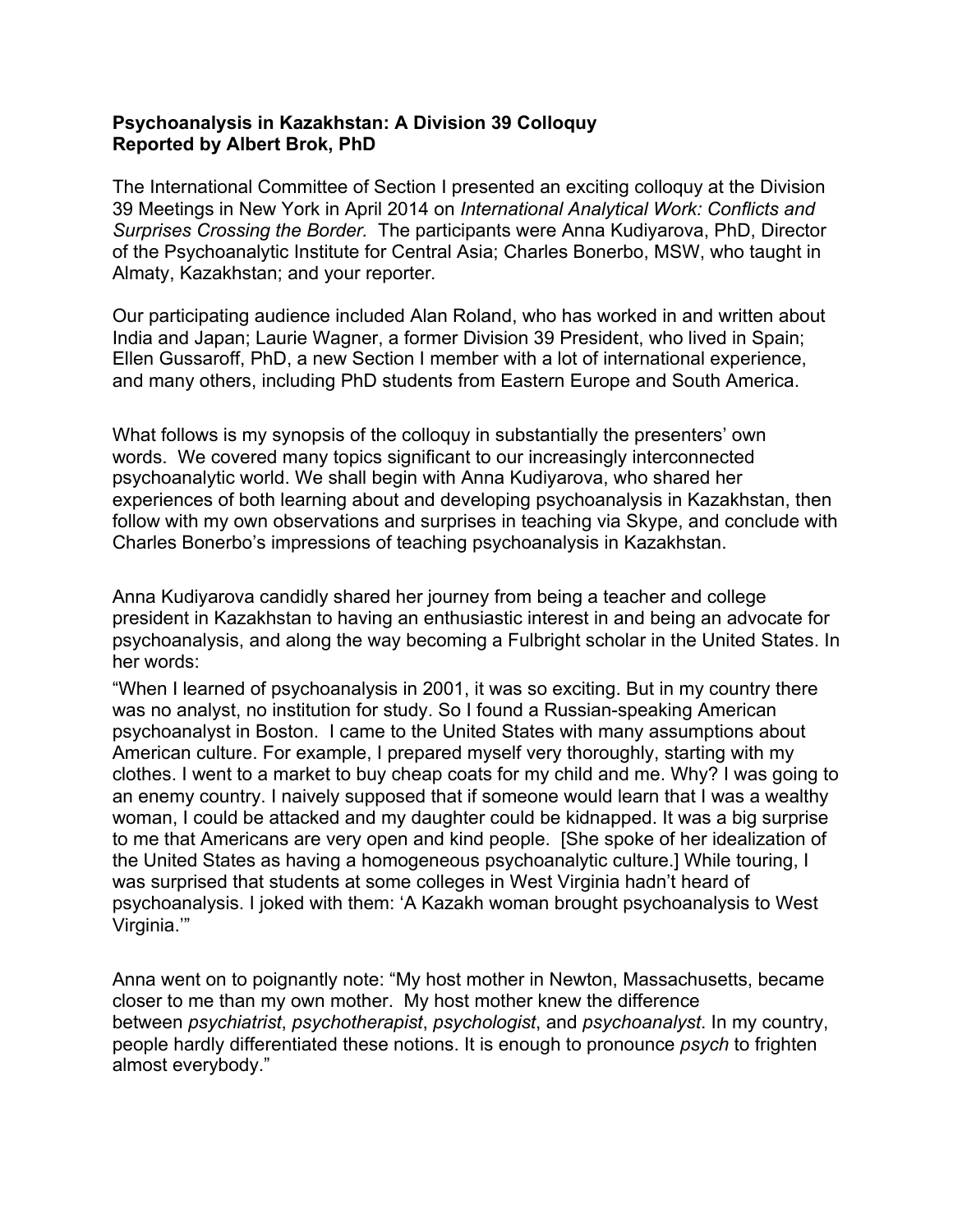As part of her presentation, Dr. Kudiyarova provided a synopsis of the historically uphill battle for psychoanalytically oriented therapy in Central Asia. She said:

"In 1934, under the control of the Soviet Union, psychoanalysis was banned, including the Institute in Moscow. As a tragic consequence, psychoanalysis in Kazakhstan, a post-Soviet country, has become nonexistent as a method of treatment for mental disturbance. The population of the former Soviet Republics is not familiar with psychoanalysis. This [eliminated] the rich conception of human experience that psychoanalysis provides. Now, since the independence of Kazakhstan, there is huge gap in access to analytic theory to overcome. In the Soviet era, mental conflicts were treated as a 'deviation from majority of the people' or a lack of chemical balance. A personal perspective was treated as a 'bourgeois tendency,' rather than an expression of genuine identity. Now psychoanalysis is presenting the opposite: the individual versus the social perspective; the personal point of view versus social laws."

Dr. Kudiyarova also shared information perhaps not well known in the United States:

"The incidence of depression and anxiety within the population of the Central Asian region including Kazakhstan has increased significantly over the past number of years as a result of the inability of the population to adapt to the radical changes to their lifestyles after the dissolving of the USSR. This often results in people feeling isolated, helpless, alienated, depressed, and suicidal. According to World Health Organization data for 2010, Kazakhstan has the third highest rate of suicide in the world. Moreover, Kazakhstan wins first place among twenty-four countries in the European region for suicide rates in girls of fifteen to nineteen years."

She went on to suggest that:

"Kazakh people seem to keep their problems internalized, because they feel the need to be in complete control of their own lives, which ironically, depending on the severity of their illness, they are certainly not. This ideology and culture is strongly embedded in the people of Kazakhstan, and forestalls the progress of psychoanalytic understanding."

Speaking of culture and understanding, I (Albert Brok) had the following surprise during my teaching Kazakh students via Skype. The class of 20 was highly motivated, did the readings, and asked creative, incisive questions. I taught in English, and there was an adept interpreter. As we proceeded, I noticed that she was translating my lecture into Russian. Naïvely, I asked, "Why aren't you speaking Kazakh? After all, you are now an independent nation." There was a buzz among the students. The translator, after a brief befuddlement, advised they had never thought about why they communicated in Russian. It seemed that unconsciously they remained ensconced within the language of the dominant Soviet culture, while suppressing the value of their mother tongue. This led to an extended discussion of "language imperialism" and identity, where a second language is used as a defense. Interestingly, when I asked which language they dreamed in, some indeed said Kazahk.

This opened up a lively discussion about how a second language can serve as a defense against the affect that is encoded in the mother tongue (Greenson, 1950; Pearson-Brok, 1987).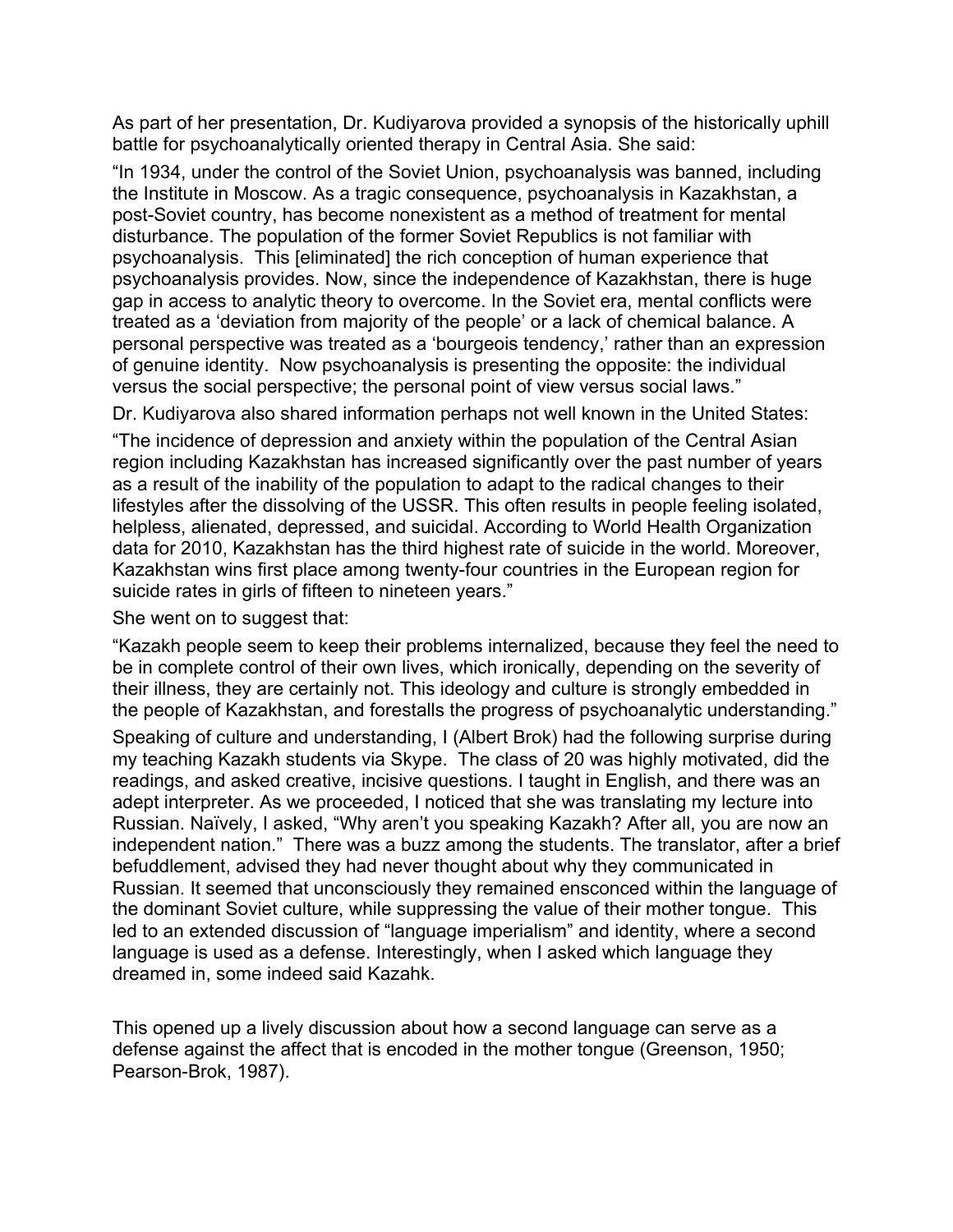Being bilingual myself (English-Spanish), I shared some personal experiences as well as some of the research on this topic. We discussed the importance of noting which language is preferred by bilingual patients, as well as analysts. Thus quite serendipitously we discovered a fascinating topic concerning cultural and genetic/developmental dynamics as related to language, in vivo in our teaching moment. At this point in the colloquy, many in our audience, especially Laurie Wagner, Alan Roland, and some of the foreign students now studying in the United States, contributed their own thoughts and experiences on the issue of learning in a second language.

Charles Bonerbo then shared the following reflections:

"I first met Anna K. at a couples psychoanalytic conference in New York City in the winter of 2010. Throughout her stay through April, I had multiple opportunities to meet with Anna. She shared her thoughts about the widening and deepening interest in and growth of the study and practice of psychoanalysis in her native country of Kazakhstan. I learned that she was the director of a fledgling but very active psychoanalytic institute and training program in Almaty.

"Not very long after Anna returned to Kazakhstan, I was invited to lecture about some topics on psychoanalysis to her students at her local analytic training institute in Almaty. I accepted the opportunity to present three live lectures, through Skype video, with the assistance of a well- versed translator, on three of Freud's seminal papers, 'Mourning and Melancholia,' 'On Narcissism,' and 'Group Psychology and the Analysis of the Ego,' to fifteen eager, Russian-speaking, Central Asian students from her country.

"I found my experience very rewarding, as the twelve people on my computer screen, who were sitting in a classroom-style arrangement, appeared open, warm, and enthusiastic. Moreover, I found more than a few participants to be analytically keen and astute. Some of them, I was informed, had had some previous psychoanalytic training in various parts of the world and were eager to expand their knowledge base of psychoanalytic theory.

"Soon thereafter, Anna invited me to Kazakhstan to lecture and supervise for the annual Central Asian Psychoanalytic Summer Conference in Almaty, August 2011. I was told that I would be speaking to participants from Kyrgyzstan, Uzbekistan, China, and Russia, all assembled to learn and listen about theories and techniques of psychoanalysis.

"With no hesitation I accepted her gracious invitation, but without a clue of what to expect.

"Kazakhstan! I had to have someone point it out on a world globe! As I got closer to making this journey, needless to say, my anxieties began to stimulate numerous playful adolescent explorer fantasies. They ran the gamut of seeing me as a Marco Polo, traveling by horseback or camel, through the last of the winding Silk Road, giving lectures in a yurt, surrounded by richly colored and textured carpets, speaking with nomadic women and men, not knowing what to expect.

"Although I knew my fantasies were exaggerated, before I had crossed the border of what I believed was a far-off 'exotic' place, I continued to imagine that the nomadic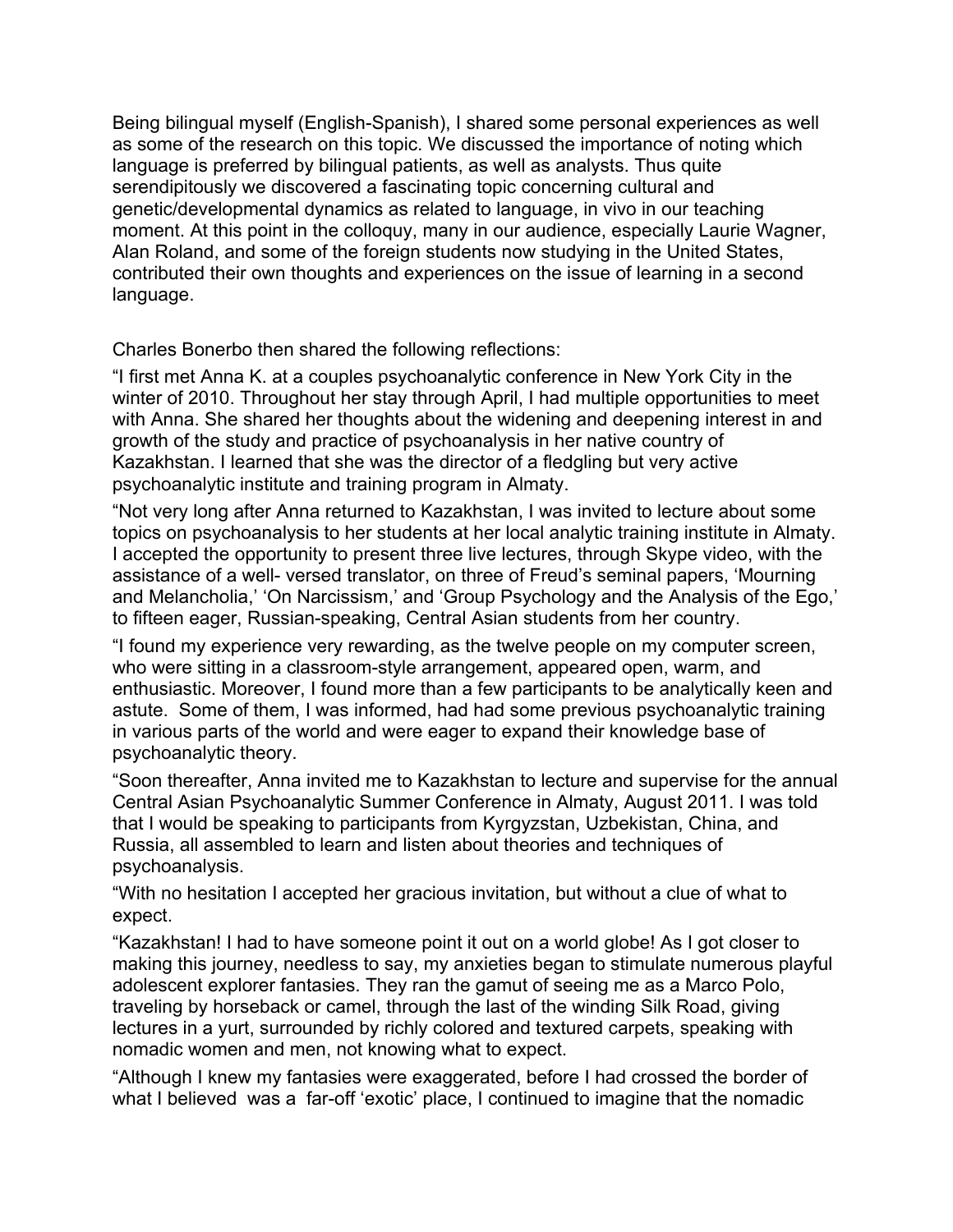culture that I was unfairly stereotyping and was about to enter would be far from the comfortable contemporary society by which I am thoroughly indulged. Moreover, as far as the world of psychoanalysis was concerned, I imagined that those whom I would lecture would have at best a rudimentary understanding of the theories and concepts of psychoanalysis.

"My fantasies were quickly corrected on both counts.

"After a grueling sixteen-hour flight, I stepped tiredly onto the tarmac and saw before me a thoroughly contemporary international airport, with spacious areas hosting jets from Eastern Europe, Russia, and numerous European countries. Soon thereafter, I was picked up by two young Asian gentlemen (one was Anna's son), dressed in designer jeans and buttoned-down collars, and I was driven in a brand-new American jeep from the rural outskirts toward the downtown area of Almaty. As we drove down the two-lane highway, my initial fantasies of a more rural, agrarian society, resembling that of a dusty Midwest American landscape, started becoming fulfilled. At one point, our car had to stop to allow a herd of goats to pass. My young drivers shouted something in Russian to the herder, who shouted something back to them. The young men laughed, and we waited patiently as the goats passed. At this point, I wondered if this was a preview of what to expect.

"However, as we traveled closer to our destination, the dusty two-lane highway suddenly opened up into a four-lane superhighway with numerous trucks and cars of all types, new and old, speeding purposefully toward their destinations. For a brief, disappointing moment, I felt that I was back on the Long Island Expressway with the other commuters. I momentarily wished to be back with the goat herders. As my young drivers, who were now listening to contemporary rock and roll on their radio, sped along the highway toward downtown Almaty, the landscape became increasingly urban, with high-rise apartment and office buildings densely filling in what was previously a rural stretch.

"As we crossed into the city of Almaty, formerly the capital of Kazakhstan, we passed by an enormous, contemporary, sculptured arched gate, with an array of fountains and lights, welcoming us in Russian to Almaty. As we drove through the streets of this compact but bustling metropolis, it became quickly obvious to me that I had landed in a very contemporary, developing modern urban place, with streets lined with restaurants, bars, and coffee shops. It was clear to me now that I would not be trekking down the Silk Road on horseback. In fact, Almaty possessed all the amenities that, for better or worse, we have grown to expect in the West. Indeed, at one point I had imagined that I was back in one of the outer boroughs of New York City amongst the Russian-speaking population.

"Nevertheless, in the city of Almaty I found a rich mix of old and new, traditional and contemporary, often adjacent. There are ancient mosques and Russian Christian Orthodox churches with distinct architecture, as well as modern office buildings, hotels, high-end restaurants, and clubs. Moreover, I was struck by the ethnic diversity. There were native Kazaks along with Mongolians, Eastern Europeans, Koreans, Chinese, Russians, and Orthodox Jews.

"My anxieties were allayed a bit after experiencing the warmth and openness of my host family in their contemporary, ranch-style home. But as I got closer to the time that I